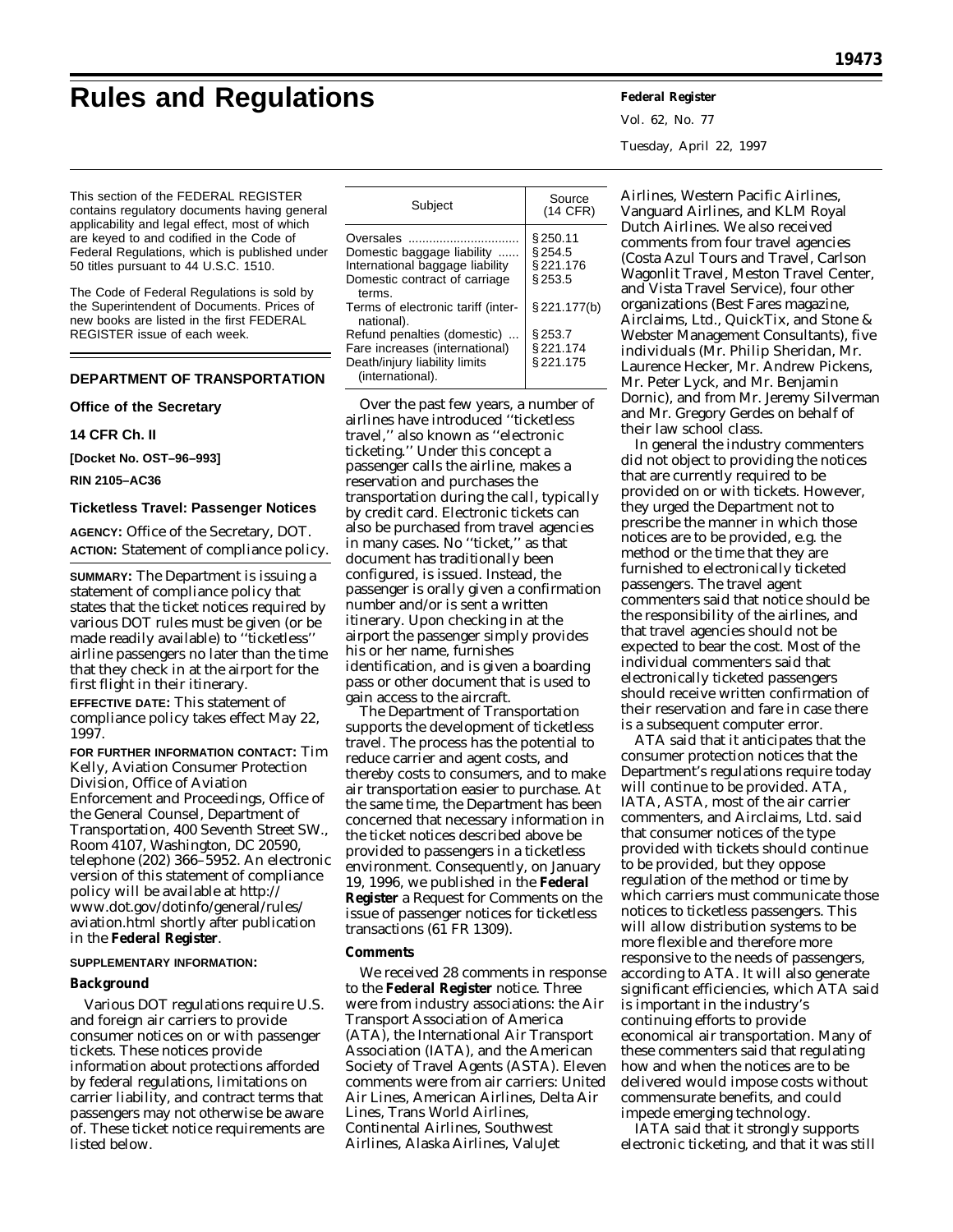developing standards for international and interline electronic ticketing. Although they opposed detailed rules, IATA and ASTA suggested that DOT should provide general guidelines for acceptable times and methods for providing consumer notices.

Southwest said that 40% of its passengers are now ticketed electronically. The carrier said that it mails or faxes the consumer notices in question to its electronically ticketed passengers, but that it may want to modify this procedure in the future in response to consumer demand, new technology, or competition. Several of the carriers said that there are many ways to get adequate notices to passengers besides mailing them: for example, an annual mailing to frequent flyers, a receipt provided at the airport or travel agency, orally at the time of the reservation, on signs or handouts at the airport, a fax-back service that will fax notices to passengers who call a special number, or a notice screen for bookings that consumers make via the internet or other online services.

ValuJet, a fully ticketless carrier, states that it currently provides effective, oral notice concerning the customer's itinerary at the time of the sale, as well as written notice when its customers board. It contends that having to provide written notices at the time of purchase would increase the cost of ticketless travel without commensurate benefit.

Like ValuJet, Western Pacific and Vanguard are totally ticketless carriers. They both said that they have procedures for providing what they consider to be complete and timely notice to passengers. Like ValuJet, these two airlines provide oral notice at the time of purchase about important fare conditions, but do not provide any of the DOT notices at the time of purchase, orally or in writing, except to note that fares are non-refundable. All three carriers provide certain written notices upon check-in, although these do not necessarily include all of the DOTmandated ticket notices or all of the required text from these notices. These three carriers also state that they will mail or fax written notices on request at any time.

ASTA said that notice of the reservation and fare will be provided to clients ''when practical.'' ASTA suggests that general guidelines be issued for delivery of other consumer notices, but that details on when to provide the notices be left to the carrier or travel agency. If the Department identifies deficiencies, it can then impose a more detailed standard. For the moment, ASTA suggests that all of

the consumer notices be posted at airports, where passengers are more likely to see them than in the fine print on tickets, which ASTA contends most passengers don't read.

Several carriers and one travel agency chain advocated the concept of a voicemail or ''audio-text'' system in which passengers could be provided the choice of listening to recorded consumer notices at the end of a reservation call, or at any other time. ValuJet estimated that such a system could deliver a standard oral briefing by telephone for as little as 25 cents per call.

Western Pacific described a menudriven (''press 1 for baggage information, 2 for oversales information \* \* \*'') voice system that it is studying to deliver all DOT standard notices, as well as other information. The carrier says this system would provide the notices in a timelier fashion than notices that arrive in the mail several days after a telephone purchase; Western Pacific said this would be particularly useful in the case of bookings made within a few days of departure. (Western Pacific said that 20% of its bookings are made within three days of departure; Vanguard said its figure is 10% to 15%.)

TWA said that carriers should not be required to provide notices to an electronically ticketed passenger who does not request a written confirmation, or who is offered the consumer notices but declines. TWA and Continental described ATM-like machines that issue boarding passes at airports, and can require passengers to choose whether or not to receive the terms and conditions of travel and other notices. They said that carriers should have the flexibility to deliver notices by means such as this.

Generally, the individual travel agency commenters stated that notice should be the responsibility of the airlines and that it could be provided during check-in. Mr. Tom Parsons of Best Fares magazine, however, said that ''inspecting a contract at the airport gate is like reading the warranty on your new car after you buy it.'' Mr. Parsons said that the notices could be provided through the computer reservations systems; Airclaims, Ltd. suggested handouts at the point of sale. Neither of these proposals, however, indicate how the notices would be provided to persons who book by phone.

Meston Travel said that it gives its ticketless clients a written confirmation of the reservation and fare and copies of consumer notices at the time of purchase. Vista Travel said that the cost savings of electronic ticketing have accrued to the airlines but not to travel

agencies; Vista believes that the costs of any new notice requirements should be part of the cost of the transportation, and should not have to be borne separately by travel agencies. Vista did say that passengers should be provided documentation of their reservation and fare before they arrive at the airport, or they will be at the mercy of the carrier in the event of a computer error. Carlson Wagonlit pointed out that many carriers rely on advertising to defray the cost of ticket jackets, and that this could help support the cost of any notices that must be delivered to electronically ticketed passengers at the time of purchase.

In the Request for Comments, the Department sought comment on air transportation purchases that take place via ''smart cards'' or online computer services. ATA said that these types of electronic tickets present no special issues. ATA asserts, as it does with regard to other forms of electronic ticketing, that the carrier should be free to determine the means of providing consumer notices. This could include providing notices when a passenger signs an initial smart card form, or electronic transmission of notices when transportation is purchased online. ASTA echoed this idea, and said the notices could be provided one time to regular clients similar to a ''signature on file'' agreement for credit card purchases.

IATA supported the concept of allowing carriers to provide notices to users of smart cards at the time they enter into the agreement for the card, although IATA said that alternatively the notices could be generated each time the card is used. Delta said that it uses smart cards on its east coast Shuttle. The carrier said that it provides DOTrequired notices at the time a smart card is issued, and also makes them available at each smart card machine. IATA, several carriers and Airclaims, Ltd. suggested that members of frequent-flyer programs could be given the notices when they join the program, or annually. TWA asserted that 33% to 50% of all passengers (depending on the carrier) are members of a frequent-flyer program. United said that one-time or annual notices to frequent flyers combined with other programs to ensure reasonable notice to other customers would save costs without having an adverse impact on the traveling public.

The Department requested comment on whether a passenger should be able to have an independent record of his or her reservation status. ATA said that electronic ticketing does not create any additional likelihood that a passenger's record will be unlocatable. Continental and Western Pacific said that the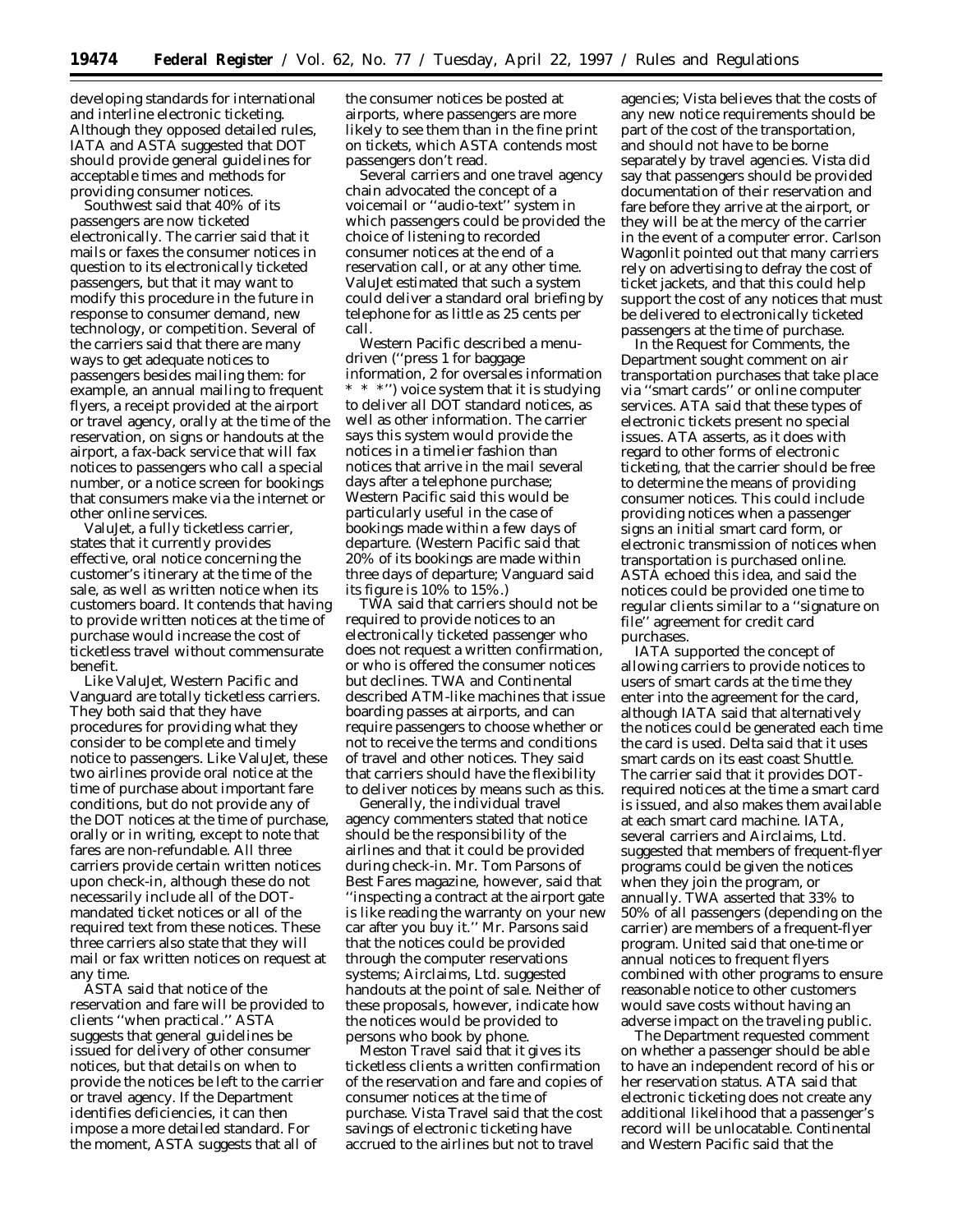confirmation number that is given to every electronically ticketed passenger is the passenger's evidence of his or her reservation. TWA said that the Department's concern over no-record passengers is understandable in a historical context, but that over the past decade there have been numerous improvements to CRS technology and that no-record passengers are no longer a significant problem. The totally ticketless carriers that commented (ValuJet, Western Pacific and Vanguard) all said that they do not engage in deliberate overbooking and as a result have few oversales. IATA said that current scenarios contemplate some sort of confirmation being sent to passengers who book sufficiently in advance and that this is likely to contain confirmation of the reservation. However, IATA said, this should not be required by regulation.

The Department requested comment on how carriers deal with fare disputes with passengers, particularly those who purchase tickets by phone. Both ATA and IATA simply asserted that this has not been a problem. The passenger's fare ''will be included on passenger receipts,'' ATA said. Western Pacific said that it experiences about the same rate of fare disputes as paper-ticket carriers. It believes most of these disputes arise from the customer's failure to listen carefully to the fare restrictions information or the reservation recap. Vanguard said that it has encountered virtually no fare disputes.

However, a comment filed on behalf of a law school class by Jeremy Silverman and Gregory Gerdes said that several of the members of the class had had disputes over fares and reservations with ticketless carriers. They stated that carriers should provide written confirmation of the reservation and the fare to electronically ticketed passengers, and that this notice should be provided on a timely basis. They also noted the potential for problems in applying an unused electronic ticket to another flight (with payment of the appropriate penalty) after the departure date of the original flight; if the computer does not reflect the fact that the passenger did not use the transportation, the passenger does not have an unused flight coupon to prove this fact.

Mr. Laurence Heckler also expressed concern over reservation, payment, and fare disputes and urged that carriers provide timely written confirmation of these matters. Stone & Webster Management Consultants stated that electronically ticketed passengers should receive a confirmation of the fare and reservation and the DOT consumer notices shortly after purchase. Costa Azul Travel said that it receives many complaints about ticketless travel, although it didn't describe them.

On the other hand, Mr. Andrew Pickens asserted that the notices on paper tickets are unread and unnecessary. Mr. Philip Sheridan said that he has been using ticketless travel for six months on United and Southwest with no problems, and that the combination of the boarding pass and his monthly credit card statement are all the documentation he needs.

The Department sought comment on the costs of various notice alternatives. Most of the comments on this point focused on the costs of providing written notice at (or shortly after) the time of purchase. According to ATA, the average current postage cost of mailing notices to electronically ticketed passengers is 40 cents per passenger, but this does not include other handling costs. Fifty million electronic ticket transactions per year would yield a mailing cost of \$20 million, ATA said, while 150 million such transactions would cost \$60 million.

ASTA asserted that having to provide notices can be a significant cost factor (although it provided no figures). It highlighted the burden on agencies by citing the thin profit margins in the travel agency business resulting from changes in the commission structure and airline initiatives to sell directly to passengers.

IATA provided no cost estimates, but said that distribution costs would be affected by the number and length of the notices. IATA said that the benefits of a DOT standard for consumer notices for electronically ticketed passengers would be legal certainty, consistency and uniformity, particularly in the international environment. Potential negatives would be extra costs, and any inconsistency between the required methods of distribution and the electronic ticketing process.

ValuJet said that the cost of providing written notices at the time of purchase, particularly passenger-specific itinerary information, would be ''staggering'' in ValuJet's case. ValuJet and Western Pacific both said that major airlines have significant back-office ticketing systems that can be redirected at little incremental cost to print and distribute written itineraries and notices to ticketless passengers. ValuJet said that it would have to build such an infrastructure. It estimates that postage to mail its notices would be \$88,000 per month, and additional distribution costs could be from \$1 million to \$2.33 million per month, which would be

17% to 42% of the carrier's 1995 net income. Western Pacific estimated that mailing or faxing itineraries and DOT notices within three days of purchase would cost approximately \$50,000 per month at present traffic levels. Vanguard estimated that providing hard-copy notices at the time of sale would add \$1 to the cost of each of its transactions, or \$2 million per year.

#### **Discussion**

We have decided as a matter of compliance policy not to pursue remedial or punitive action if air carriers give, or make readily available, to electronically ticketed passengers the written notices required by the existing DOT ticket-notice rules no later than the time that the passengers appear at the airport for the first flight in their itinerary. We believe that this approach strikes the most reasonable balance at this time between ensuring that important information reaches consumers before they travel without inhibiting the development of electronic ticketing and imposing additional costs that might stifle industry innovations and result in higher prices for consumers. It also puts all carriers on the same footing with respect to ticketless notices; as a result of past DOT requests, many airlines currently mail or fax consumer notices to ticketless customers at the time of purchase, but some carriers do not.

Most of the industry commenters in this proceeding objected to the prospect of specifically being required to provide notices at the time of the purchase. The policy that we are implementing will not do so, and thus will avoid imposing the costs of having to mail or otherwise deliver written notices to ticketless passengers before the date of the flight. We are particularly concerned about avoiding unnecessary costs for totallyticketless carriers, many of which are low-fare, new-entrant airlines. As noted by ValuJet, the burden of a requirement to provide written notices in advance of the flight would fall disproportionately on totally-ticketless carriers since they do not have the paper-ticket/mailing infrastructure of most larger airlines. As a result, we could envision higher prices for consumers without commensurate consumer benefits. The approach that we are taking will also address the concerns expressed by travel agents; no travel agency will be required to provide the current notices required with tickets to ticketless passengers.

Ticketless travel is a dynamic and evolving element in the marketing of air transportation. The Department will continue to monitor developments in this field, and should consumer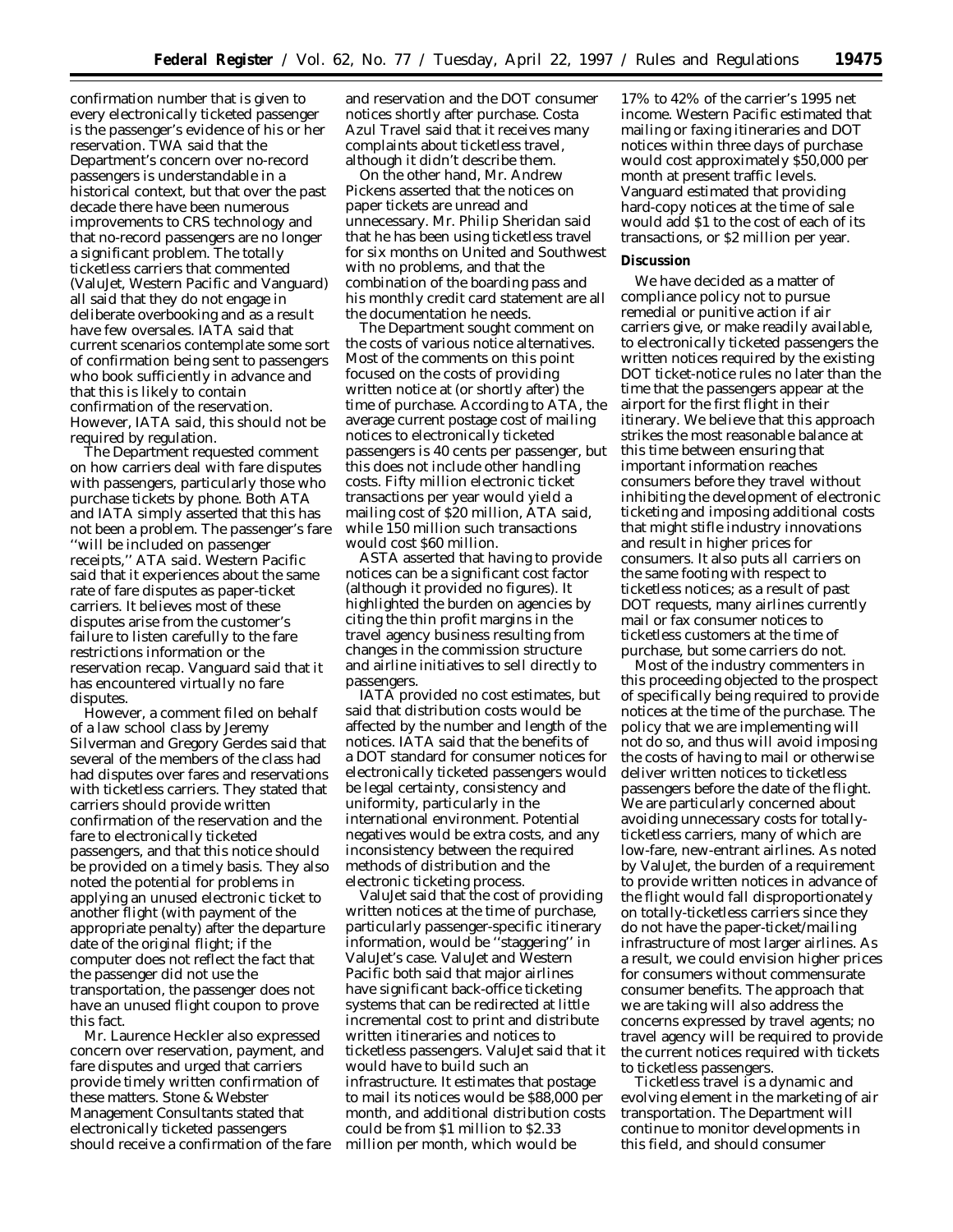problems related to inadequate passenger notice arise, we may propose additional requirements in the future. We strongly encourage airlines and travel agencies to work to avoid such problems, not only by making the DOT ticket notices available to ticketless passengers at the airport as required here but also by distributing them in other ways, including those suggested in the comments in this proceeding. For example, these notices could be included with newsletters or booklets of terms and conditions mailed to members of a carrier's frequent-flyer program or holders of the airline's affinity credit card or smart card, posted in online booking services and on the carrier's World Wide Web site, included in the carrier's printed timetables, or handed to passengers who purchase electronic tickets in person (e.g., at an airline's airport or city ticket office or at a travel agency). Airlines may also wish to consider making the notices available in recorded form on their reservations telephone lines (e.g., ''press 3 to hear important consumer information'') or establishing a fax-back service, where a consumer could call a certain phone number and have the notices faxed to him or her. We also encourage travel agencies to provide the notices during face-to-face transactions, or when the agency would be mailing other documents in any event. These various distribution methods would allow a passenger to be provided the notices as far in advance as possible before the date of the flight, and in many cases before purchasing the transportation. However, none of them entails the cost of an individual mailing to each purchaser.

ASTA stated in its comments that the current notices in use by the airlines on regular ticketed transactions do not conveniently fit on a single sheet of paper while leaving room for other important information that consumers routinely want to have in writing. We would point out that much of the contractual language in notices on some carriers' conventional tickets is not required by DOT, but is placed there by the carrier for its own purposes. As we noted in our Request for Comments, all of the DOT notices would fit on back of an  $8\frac{1}{2}$  x 11 sheet of paper, and if the international notices are not provided to domestic passengers the domestic notices would fit on one side of such a sheet. A sample of a domestic notice may be found at http://www.dot.gov/ general/rules/aviation.html.

ASTA and other commenters also suggested that airport signs may be a superior method for providing notice to ticketless passengers. While we are

reluctant to rely solely on airport signs as a means of passenger notice, we have decided to hold in abeyance a proposal that we published in the **Federal Register** on June 3, 1996 (61 FR 27818) to eliminate the required sign concerning oversales. We will publish a separate document in the **Federal Register** to accomplish this. The oversales sign will continue to be required until we have more experience with any potential oversale problems involving ticketless passengers.

As a result of the policy described here, the notices that are currently required by DOT rules to accompany tickets will have to be given or made readily available to ticketless passengers in writing no later than when they appear at the airport for the first flight on their itinerary. We can envision several ways of accomplishing this:

(1) Carriers could have a box or stack of the notice sheets on the countertop at each staffed position at the ticket counter and at each gate (since some passengers check in only at the ticket counter and others only at the gate), with the box or stack prominently labeled ''Consumer Notices.''

(2) Carriers could keep a supply of the notices at a central location within sight of all passengers near the ticket counter and also near the carrier's gates.

(3) The carrier's agents could simply hand one of the notice sheets to each passenger as they check in at the ticket counter and at the gate, or hand it to every passenger at the ticket counter and at the gates have a supply of the notices in sight in one of the ways described above. The notice sheet would only have to be handed to a passenger checking in for the first flight on his or her itinerary, but carriers might choose to simply give it to all passengers in order to cut down on procedure and labor time.

(4) Carriers could post a sign visible from each position at the ticket counter and at each gate briefly describing the nature of the notice (e.g., ''important consumer information'') and stating that a copy is available from any counter or gate agent upon request. (It would not be sufficient for a carrier to simply provide a copy of the notice sheet to passengers who request it, without posting a sign, since most passengers would not know that the notice exists.) If the notice sheet is to be provided only upon request, manuals and training would probably have to be updated to ensure that carrier agents are aware of the distinction between this notice and other written material that passengers are entitled to see upon request, e.g. the detailed notice about boarding priorities and denied boarding compensation (14

CFR 250.9), the complete contract of carriage (14 CFR 253.4(b)), and a copy of the DOT rule on the rights of airline passengers with disabilities (14 CFR 382.45(d)).

If a carrier chooses to provide the notices in question to ticketless passengers in advance of the flight date (as many airlines do now), the policy described here will not require the notices to be furnished to those passengers a second time when they check in at the airport.

As indicated earlier, the Department sought comment on whether a passenger should be able to have an independent record of his or her reservation status in case a computer reservation record is lost. Based on the information currently available to us, we agree with ATA that electronic ticketing does not necessarily create any additional likelihood that a passenger's record will be unlocatable. However, there nonetheless appears to be the same likelihood of ''no record'' passengers as exists for passengers with paper tickets, and yet ticketless passengers will not necessarily have written evidence of their reservation. Continental and Western Pacific commented that a ticketless passenger's confirmation number is the evidence of his or her reservation; however, if a carrier cannot locate a passenger's reservation record in the computer, a confirmation number does not necessarily prove that the passenger had a reservation on that particular flight. It is questionable whether carriers would board a passenger based on a confirmation number alone. On the other hand, we note TWA's assertion that the Department's concern over norecord passengers is understandable in a historical context but that over the past decade there have been numerous improvements to CRS technology and that no-record passengers are no longer a significant problem. Our complaint data appear to support this: in 1996 we received only four consumer complaints against U.S. carriers about denied boardings caused by ''no record'' reservation problems. None of those complaints was about a totally-ticketless carrier.

The Request for Comments also noted that a conventional paper ticket contains a record of the passenger's fare, whereas a ticketless passenger might not have proof of the fare that had been agreed to in the event a higher charge is posted to his or her credit card. Once again, however, consumer complaints filed with DOT show no clear indication of a problem in this area. In 1996 we received 52 complaints against U.S. carriers concerning alleged overcharges, but only one of them involved a totally